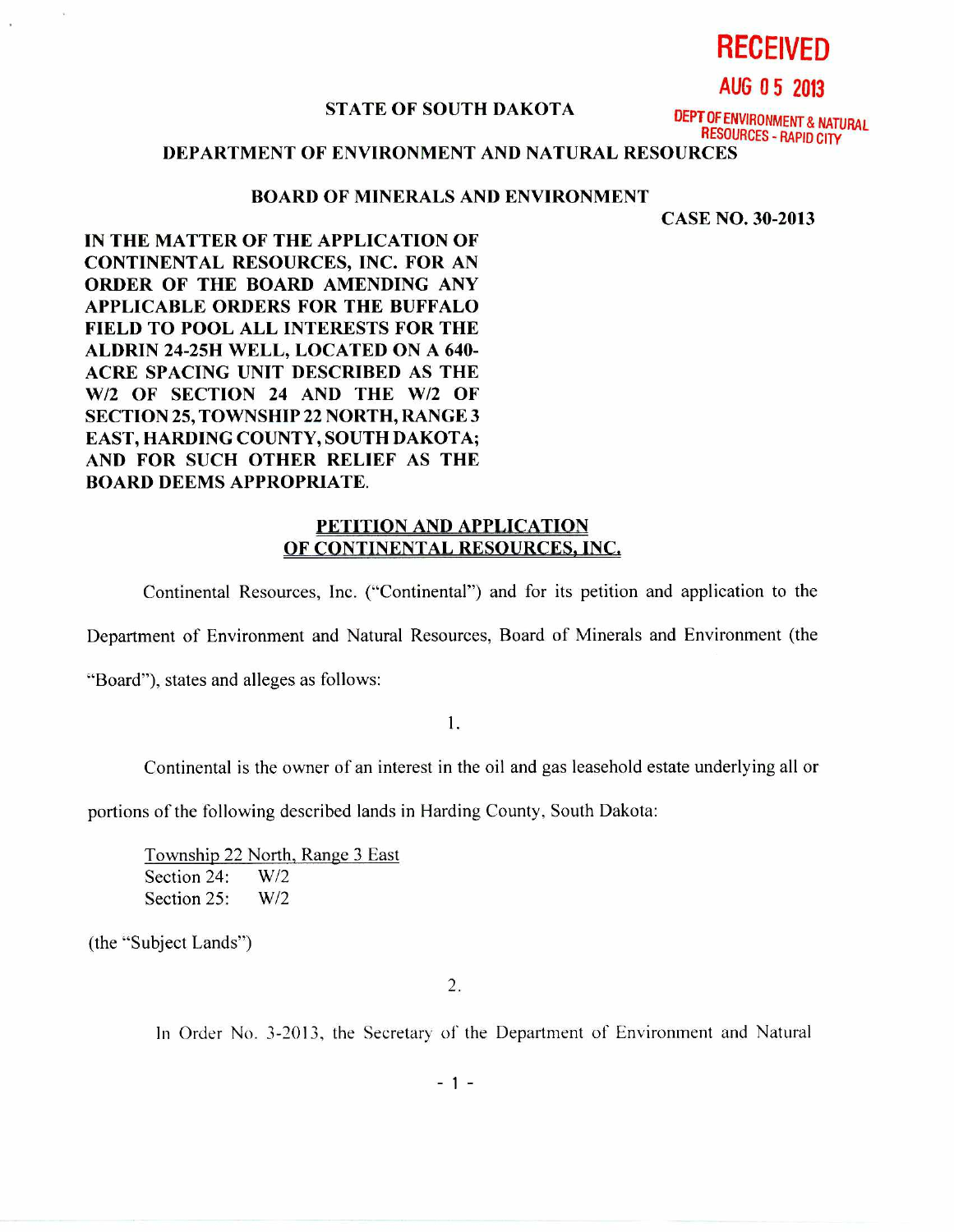Resources established the Subject Lands as a 640-acre spacing unit in the Buffalo field.

3.

That the Department of Environment and Natural Resources issued a permit to drill the Aldrin 24-25H well as a horizontal well on the Subject Lands.

4.

That Continental hereby requests the Board designate Continental as the operator of' the

Aldrin 24-25H well within said spacing unit.

5.

That there are both separately owned tracts and separately owned interests in the spacing unit comprised of the Subject Lands.

6.

That a voluntary pooling of the Subject Lands has not been accomplished.

7.

That Section 45-9-31 of the South Dakota Codified Laws provides as follows:

**45-9-31. Order pooling all interests in spacing unit-- Application by interested person--Notice and hearing--Terms and conditions.** In the absence of voluntary pooling, the Board of Minerals and Environment or the secretary, as applicable, upon the application of any interested person. shall enter an order pooling all interests in the spacing unit for the development and operation of the spacing unit, and for the sharing of production from the spacing unit. Each such pooling order shall be made after notice and opportunity for hearing, and shall be upon terms and conditions that are just and reasonable, and that afford to the owner of each tract or interest in the spacing unit the opportunity to recover or receive without unnecessary expense, his or her just and equitable share.

 $-2 -$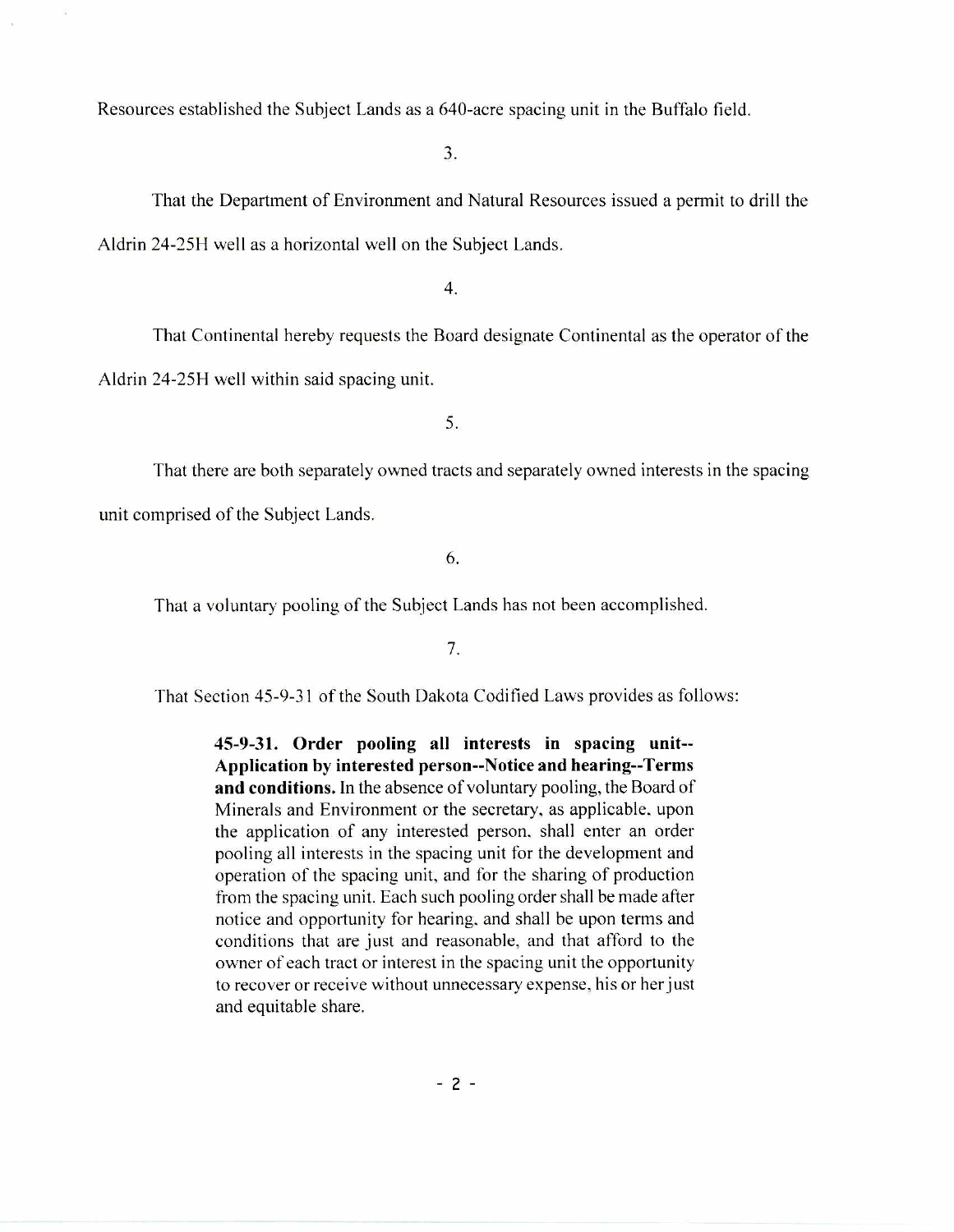That Section 45-9-32 of the South Dakota Codified Laws provides as follows:

**45-9-32. Order of Board of Minerals and Environment pooling all interests in spacing unit--Operation of well--Rights of owners to participate--Payment of expenses.** Each such pooling order shall authorize the drilling, equipping, and operation of a well on the spacing unit; shall provide who may drill and operate the well; shall prescribe the time and manner in which all the owners in the spacing unit may elect to participate therein; and shall make provision for payment by all those who elect to participate therein of the reasonable actual cost thereof, plus a reasonable charge for supervision and interest.

9.

Continental respectfully requests that the Board enter an order to pool all interests for the Aldrin 24-25H well on a 640-acre spacing unit for the Buffalo Field described as the Subject Lands.

10.

In Continental's opinion, pooling the Subject Lands will increase the ultimate recovery of the pool, prevent waste, prevent the drilling of unnecessary wells and protect correlative rights.

WHEREFORE, Continental respectfully requests that notice of this matter be provided as

required by South Dakota laws and that thereafter the Board of Minerals and Environment enter its order granting the relief requested herein.